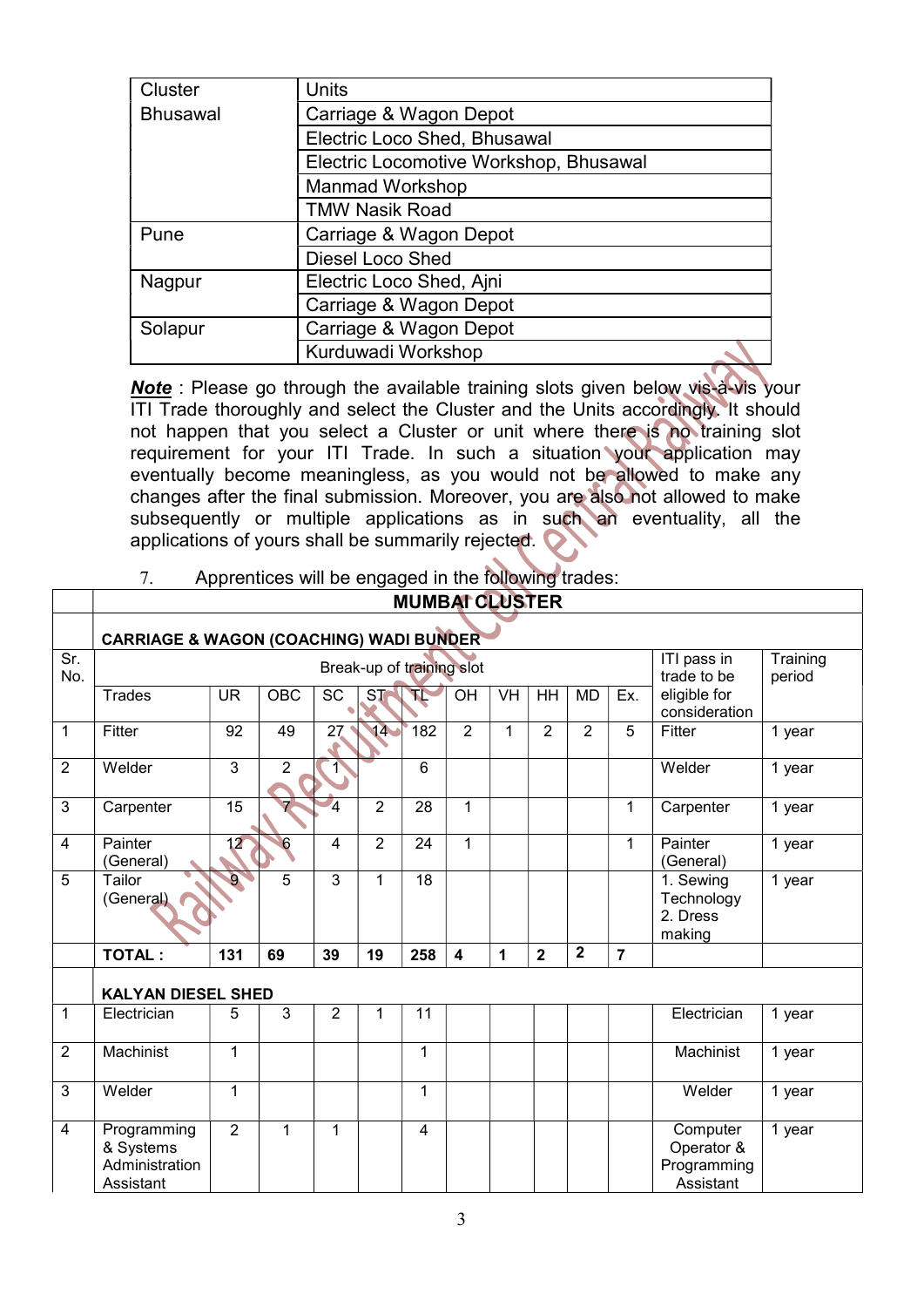| 5                | Mechanic<br><b>Diesel</b> | 17             | 9              | 5                       | $\overline{2}$            |                     | 33                      | 1                         |             |                |                |                         | 1 | Mechanic<br>(Diesel)        |        | 1 year   |
|------------------|---------------------------|----------------|----------------|-------------------------|---------------------------|---------------------|-------------------------|---------------------------|-------------|----------------|----------------|-------------------------|---|-----------------------------|--------|----------|
|                  | <b>TOTAL</b>              | 26             | 13             | 8                       | $\overline{3}$            | $\overline{50}$     |                         | 1                         | $\mathbf 0$ | $\mathbf 0$    | $\mathbf 0$    | 1                       |   |                             |        |          |
|                  |                           |                |                |                         |                           |                     |                         |                           |             |                |                |                         |   |                             |        |          |
|                  | <b>KURLA DIESEL SHED</b>  |                |                |                         |                           |                     |                         |                           |             |                |                |                         |   |                             |        |          |
| 1                | Electrician               | 12             | 6              | $\overline{\mathbf{4}}$ | $\overline{2}$            |                     | 24                      | 1                         |             |                |                | 1                       |   | Electrician                 |        | 1 year   |
|                  |                           |                |                |                         |                           |                     |                         |                           |             |                |                |                         |   |                             |        |          |
| $\overline{2}$   | Mechanic<br><b>Diesel</b> | 19             | 10             | 5                       | $\overline{2}$            |                     | 36                      | $\mathbf{1}$              |             |                |                |                         | 1 | Mechanic<br>(Diesel)        |        | 1 year   |
|                  | <b>TOTAL</b>              | 31             | 16             | 9                       | $\overline{\mathbf{4}}$   | 60                  |                         | $\overline{\mathbf{2}}$   |             |                |                | $\overline{2}$          |   |                             |        |          |
|                  |                           |                |                |                         |                           |                     | <b>MUMBAI CLUSTER</b>   |                           |             |                |                |                         |   |                             |        |          |
|                  |                           |                |                |                         |                           |                     |                         |                           |             |                |                |                         |   |                             |        |          |
|                  | <b>SR.DEE(TRS) KALYAN</b> |                |                |                         |                           |                     |                         |                           |             |                |                |                         |   |                             |        |          |
| Sr.<br><b>No</b> |                           |                |                |                         | Break-up of training slot |                     |                         |                           |             |                |                |                         |   | <b>ITI</b> pass in          |        | Training |
|                  | <b>Trades</b>             | <b>UR</b>      | OBC            | $\overline{SC}$         | $\overline{\text{ST}}$    | $\overline{\sf TL}$ | $\overline{O}$ H        | $\overline{\mathsf{V}}$ H |             | $\overline{H}$ | <b>MD</b>      | Ex.                     |   | trade to be<br>eligible for | period |          |
|                  |                           |                |                |                         |                           |                     |                         |                           |             |                |                |                         |   | consideration               |        |          |
| $\mathbf{1}$     | Fitter                    | 31             | 17             | $\boldsymbol{9}$        | 5                         | 62                  | $\mathbf{1}$            |                           |             | 1              |                | $\overline{2}$          |   | Fitter                      | 1 year |          |
|                  |                           |                |                |                         |                           |                     |                         |                           |             |                |                |                         |   |                             |        |          |
| $\overline{2}$   | Turner                    | 5              | 3              | $\mathbf{1}$            | 1                         | 10                  |                         |                           |             |                |                |                         |   | Turner                      | 1 year |          |
|                  |                           |                |                |                         |                           |                     |                         |                           |             |                |                |                         |   |                             |        |          |
| 3                | Welder (Gas               | 5              | 3              | $\mathbf{1}$            | $\mathbf{1}$              | 10                  |                         |                           |             |                |                |                         |   | Welder/                     | 1 year |          |
|                  | & Electric)               |                |                |                         |                           |                     |                         |                           |             |                |                |                         |   | Welder (Gas                 |        |          |
|                  |                           |                |                |                         |                           |                     |                         |                           |             |                |                |                         |   | & Electric)                 |        |          |
| $\overline{4}$   | Electrician               | 31             | 17             | $\boldsymbol{9}$        | 5                         | 62                  |                         |                           |             | $\mathbf{1}$   |                | $\overline{2}$          |   | Electrician                 | 1 year |          |
| $\overline{5}$   | Machinist                 | $\overline{3}$ | $\mathbf{1}$   | 1                       |                           | $\overline{5}$      |                         |                           |             |                |                |                         |   | <b>Machinist</b>            |        |          |
|                  |                           |                |                |                         |                           |                     |                         |                           |             |                |                |                         |   |                             | 1 year |          |
|                  |                           |                |                |                         |                           |                     |                         |                           |             |                |                |                         |   |                             |        |          |
| $6\phantom{1}$   | Instrument<br>Mechanic    | $\mathfrak{S}$ | $1 \bullet$    |                         |                           | 5                   |                         |                           |             |                |                |                         |   | Instrument<br>Mechanic      | 1 year |          |
|                  |                           |                |                |                         |                           |                     |                         |                           |             |                |                |                         |   |                             |        |          |
| $\overline{7}$   | Laboratory<br>Assistant   | $\overline{3}$ |                |                         |                           | 5                   |                         |                           |             |                |                |                         |   | Laboratory<br>Assistant     | 1 year |          |
|                  | (CP)                      |                |                |                         |                           |                     |                         |                           |             |                |                |                         |   | (CP)                        |        |          |
| 8                | Electronics               | 11             | $\circ$        | 3                       | 1                         | $\overline{20}$     | 1                       |                           |             |                |                | 1                       |   | Electronics                 | 1 year |          |
|                  | Mechanic                  |                |                |                         |                           |                     |                         |                           |             |                |                |                         |   | Mechanic                    |        |          |
|                  | <b>TOTAL</b>              | 92             | 48             | 26                      | $\overline{13}$           | 179                 | $\overline{\mathbf{3}}$ | $\pmb{0}$                 |             | $\overline{2}$ |                | $\overline{\mathbf{5}}$ |   |                             |        |          |
|                  |                           |                |                |                         |                           |                     |                         |                           |             |                |                |                         |   |                             |        |          |
|                  | <b>SR.DEE(TRS) KURLA</b>  |                |                |                         |                           |                     |                         |                           |             |                |                |                         |   |                             |        |          |
| $\mathbf{1}$     | <b>Fitter</b>             | 46             | 24             | 13                      | $\overline{7}$            | 90                  | $\mathbf{1}$            | 1                         |             | 1              | 1              | 3                       |   | Fitter                      | 1 year |          |
|                  |                           |                |                |                         |                           |                     |                         |                           |             |                |                |                         |   |                             |        |          |
| $\overline{2}$   | Turner                    | $\mathfrak{S}$ | $\overline{2}$ | 1                       |                           | 6                   |                         |                           |             |                |                |                         |   | Turner                      | 1 year |          |
|                  |                           |                |                |                         |                           |                     |                         |                           |             |                |                |                         |   |                             |        |          |
| 3                | Welder (Gas               | $\mathbf{1}$   | $\overline{1}$ | $\mathbf{1}$            |                           | $\overline{3}$      |                         |                           |             |                |                |                         |   | Welder /                    | 1 year |          |
|                  | & Electric)               |                |                |                         |                           |                     |                         |                           |             |                |                |                         |   | Welder (Gas                 |        |          |
| $\overline{4}$   | Electrician               | 47             | 25             | 14                      | $\overline{7}$            | 93                  | $\mathbf{1}$            | 1                         |             | $\mathbf{1}$   | 1              | 3                       |   | & Electric)<br>Electrician  | 1 year |          |
|                  |                           |                |                |                         |                           |                     |                         |                           |             |                |                |                         |   |                             |        |          |
|                  | <b>TOTAL</b>              | 97             | 52             | 29                      | 14                        | 192                 | $\overline{2}$          | $\overline{2}$            |             | $\overline{2}$ | $\overline{2}$ | 6                       |   |                             |        |          |
|                  |                           |                |                |                         |                           |                     |                         |                           |             |                |                |                         |   |                             |        |          |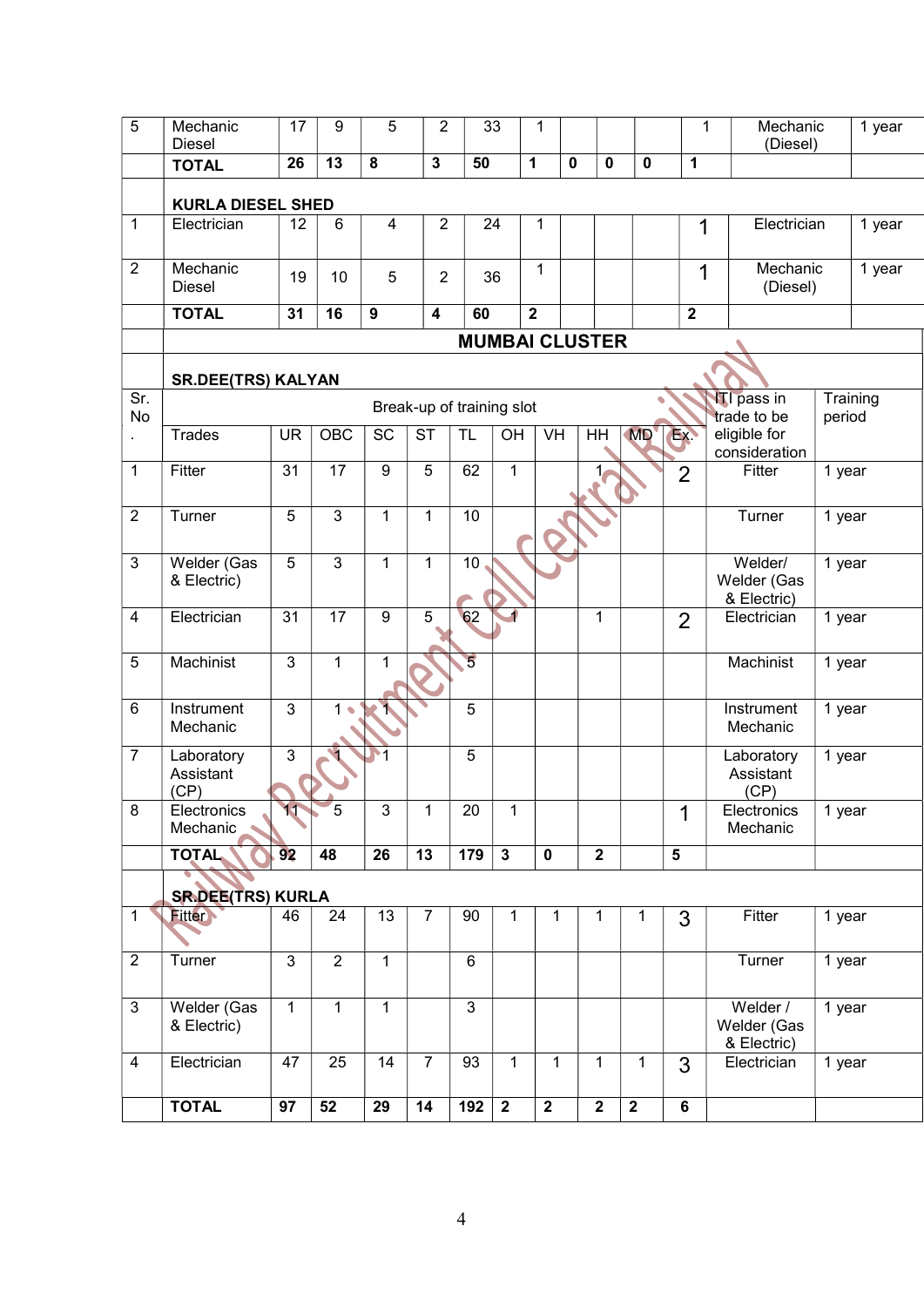|                | <b>PAREL WORKSHOP</b>                       |                 |                |                |                 |                 |                         |              |              |              |                 |                                             |        |
|----------------|---------------------------------------------|-----------------|----------------|----------------|-----------------|-----------------|-------------------------|--------------|--------------|--------------|-----------------|---------------------------------------------|--------|
| $\mathbf{1}$   | Fitter                                      | 25              | 14             | 8              | 4               | 51              | 1                       | 1            | 0            |              | $\overline{2}$  | Fitter                                      | 1 year |
| $\overline{2}$ | Machinist                                   | $\overline{11}$ | 6              | $\overline{3}$ | $\overline{2}$  | $\overline{22}$ | $\overline{0}$          | $\mathbf{0}$ | $\mathbf{0}$ |              | 1               | Machinist                                   | 1 year |
| 3              | <b>Sheet Metal</b><br>Worker                | 11              | 6              | 3              | $\overline{2}$  | 22              | $\mathbf{0}$            | $\Omega$     | $\Omega$     |              | 1               | <b>Sheet Metal</b><br>Worker                | 1 year |
| 4              | Welder (Gas<br>& Electric)                  | 21              | 11             | 6              | 3               | 41              | 1                       | $\Omega$     | 1            |              | 1               | Welder /<br>Welder (Gas<br>& Electric)      | 1 year |
| 5              | Electrician                                 | 25              | 14             | 8              | $\overline{4}$  | $\overline{51}$ | 1                       | $\mathbf{0}$ | 1            |              | 2               | Electrician                                 | 1 year |
| 6              | Carpenter                                   | 6               | 4              | $\overline{2}$ | 1               | 13              | $\mathbf 0$             | $\Omega$     | $\Omega$     |              | $\Omega$        | Carpenter                                   | 1 year |
| $\overline{7}$ | Mechanic<br>Machine<br>Tools<br>Maintenance | 9               | $\overline{5}$ | $\overline{3}$ | 1               | 18              | $\mathbf{0}$            | $\mathbf{0}$ | $\mathbf{0}$ |              | 1               | Mechanic<br>Machine<br>Tools<br>Maintenance | 1 year |
| 8              | Computer<br>Operator &<br>Prog<br>Assistant | 10              | 6              | $\overline{3}$ | 1               | 20              | $\mathbf{0}$            | $\mathbf{0}$ | 0<br>C.      |              |                 | Computer<br>Operator &<br>Prog<br>Assistant | 1 year |
| 9              | Mechanic<br>(Motor<br>Vehicle)              | 5               | 3              | $\mathbf{1}$   | 1               | 10              | $\mathbf 0$             | 0            | $\mathbf{0}$ |              | $\mathbf{0}$    | Mechanic<br>(Motor<br>Vehicle) *            | 1 year |
| 10             | Mechanic<br><b>Diesel</b>                   | 31              | 16             | 9              | 4               | 60              |                         | $\Omega$     | 1            |              | $\overline{2}$  | Mechanic<br>(Diesel)                        | 1 year |
| 11             | Painter                                     | 3               | $\mathbf{1}$   | 1              | 0               | $5 -$           | $\alpha$                | $\Omega$     | $\Omega$     |              | $\Omega$        | Painter                                     |        |
|                | <b>TOTAL</b>                                | 157             | 86             | 47             | $\overline{23}$ | 313             | $\overline{\mathbf{A}}$ | 1            | 3            | $\mathbf{0}$ | $\overline{11}$ |                                             |        |

|           |                                                   |                 |                |                |                |           | <b>MUMBAI CLUSTER</b> |                |                |           |     |                                            |                    |
|-----------|---------------------------------------------------|-----------------|----------------|----------------|----------------|-----------|-----------------------|----------------|----------------|-----------|-----|--------------------------------------------|--------------------|
|           | <b>MATUNGA WORKSHOP</b>                           |                 |                |                |                |           |                       |                |                |           |     |                                            |                    |
| Sr.<br>No | Break-up of training slot                         |                 |                |                |                |           |                       |                |                |           |     | ITI pass in<br>trade to be                 | Training<br>period |
|           | Trades                                            | <b>UR</b>       | <b>OBC</b>     | <b>SC</b>      | <b>ST</b>      | <b>TL</b> | OH                    | <b>VH</b>      | HH             | <b>MD</b> | Ex. | eligible for<br>consideration              |                    |
| 1.        | Machinist                                         | 12 <sup>°</sup> | $\overline{7}$ | $\overline{2}$ | 3              | 24        | 1                     |                |                |           | 1   | Machinist                                  | 1 year             |
| 2.        | Mechanic<br><b>Machine</b><br>Tool<br>Maintenance | 23              | 12             | 7              | 3              | 45        | 1                     |                |                | 1         | 1   | Mechanic<br>Machine<br>Tool<br>Maintenance | 1 year             |
| 3.        | <b>Fitter</b>                                     | 92              | 50             | 28             | 14             | 184       | $\overline{2}$        | $\overline{2}$ | $\overline{2}$ | 1         | 6   | Fitter                                     | 1 year             |
| 4.        | Carpenter                                         | 59              | 32             | 18             | 9              | 118       | $\overline{2}$        |                | $\overline{2}$ |           | 4   | Carpenter                                  | 1 year             |
| 5.        | Welder (Gas<br>& Electric)                        | 25              | 14             | 8              | 4              | 51        | 1                     |                |                | 1         | 1   | Welder (Gas<br>& Electric)                 | 1 year             |
| 6.        | Painter<br>(General)                              | 18              | 10             | 5              | $\overline{2}$ | 35        | 1                     |                |                |           | 1   | Painter<br>(General)                       | 1 year             |
| 7.        | Electrician                                       | 45              | 24             | 14             | 7              | 90        | $\overline{2}$        |                |                | 1         | 3   | Electrician                                | 1 year             |
|           | <b>TOTAL</b>                                      | 274             | 149            | 82             | 42             | 547       | 11                    | $\overline{2}$ | 4              | 4         | 17  |                                            |                    |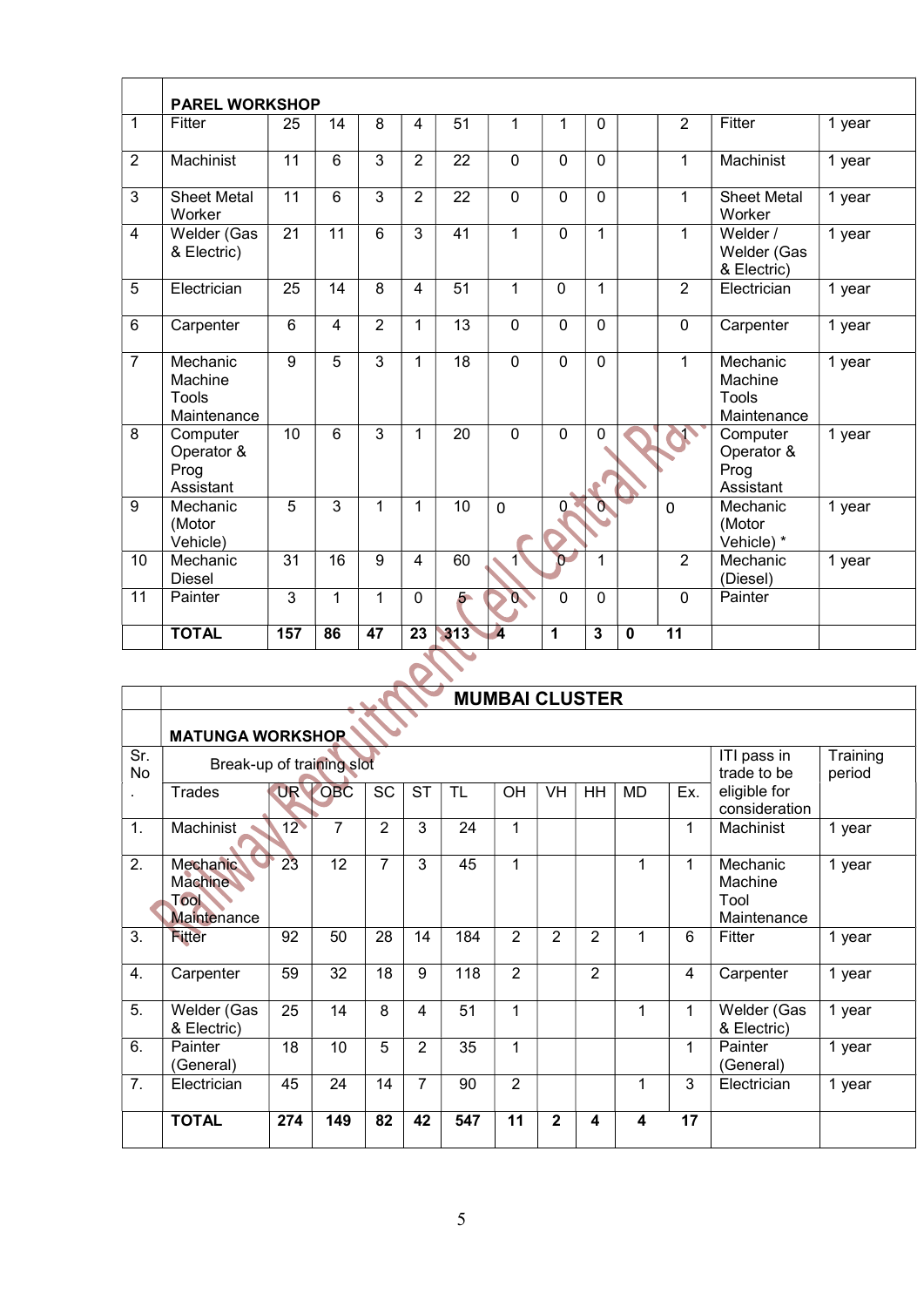|                | <b>S&amp;T WORKSHOP, BYCULLA</b>                                   |                |                |   |                |                |   |              |   |             |   |                                                                           |        |
|----------------|--------------------------------------------------------------------|----------------|----------------|---|----------------|----------------|---|--------------|---|-------------|---|---------------------------------------------------------------------------|--------|
| 1              | Fitter                                                             | 13             | 7              | 4 | $\overline{2}$ | 26             | 1 |              |   |             | 1 | Fitter                                                                    | 1 year |
| $\overline{2}$ | Turner                                                             | 3              | $\overline{2}$ | 1 |                | $6\phantom{1}$ |   |              |   |             |   | Turner                                                                    | 1 year |
| 3              | Machinist                                                          | 3              | 1              | 1 |                | 5              |   |              |   |             |   | Machinist                                                                 | 1 year |
| 4              | Welder                                                             | 4              | $\overline{2}$ | 1 | 1              | 8              |   |              |   |             |   | Welder                                                                    | 1 year |
| 5              | Programming<br>& Systems<br>Administration<br>Assistant            | 3              | $\overline{2}$ | 1 |                | 6              |   |              |   |             |   | Computer<br>Operator &<br>Programming<br><b>Assistant</b>                 | 1 year |
| 6              | Information<br>Technology &<br>Electronic<br>System<br>Maintenance | 1              | 1              |   |                | $\overline{2}$ |   |              |   |             |   | <b>Information</b><br>Technology<br>& Electronic<br>System<br>Maintenance | 1 year |
| $\overline{7}$ | Electrician                                                        | $\overline{2}$ | 1              |   |                | $\overline{3}$ |   |              |   |             |   | Electrician                                                               | 1 year |
| 8              | Painter<br>(General)                                               | 2              | 1              | 1 |                | $\overline{4}$ |   |              |   |             |   | Painter<br>(General)                                                      | 1 year |
|                | <b>TOTAL</b>                                                       | 31             | 17             | 9 | $\overline{3}$ | 60             | 1 | $\mathbf{0}$ | 0 | $\mathbf 0$ | 1 |                                                                           |        |

|            |              |                                   |            |           |           | <b>BHUSAWAL CLUSTER</b>   |    |           |           |           |     |                               |                    |  |  |
|------------|--------------|-----------------------------------|------------|-----------|-----------|---------------------------|----|-----------|-----------|-----------|-----|-------------------------------|--------------------|--|--|
|            |              | <b>CARRIAGE &amp; WAGON DEPOT</b> |            |           |           |                           |    |           |           |           |     |                               |                    |  |  |
| Sr.<br>No. |              |                                   |            |           |           | Break-up of training slot |    |           |           |           |     | ITI pass in<br>trade to be    | Training<br>period |  |  |
|            | Trades       | <b>UR</b>                         | <b>OBC</b> | <b>SC</b> | <b>ST</b> | TL                        | OH | <b>VH</b> | <b>HH</b> | <b>MD</b> | Ex. | eligible for<br>consideration |                    |  |  |
|            | Fitter       | 54                                | 29         | 16        | 8         | 107                       | 3  |           |           |           | 3   | Fitter                        | year               |  |  |
| 2          | Welder       |                                   |            | っ         |           | 12                        |    |           |           |           |     | Welder                        | year               |  |  |
| 3          | Machinist    | つ                                 |            |           |           | 3                         |    |           |           |           |     | Machinist                     | year               |  |  |
|            | <b>TOTAL</b> | 63                                | 32         | 18        | 9         | 122                       | 3  | 0         | 0         |           | 3   |                               |                    |  |  |

|            | <b>ELECTRIC LOCO SHED</b> |    |            |           |           |                           |             |    |    |             |              |                               |                    |
|------------|---------------------------|----|------------|-----------|-----------|---------------------------|-------------|----|----|-------------|--------------|-------------------------------|--------------------|
| Sr.<br>No. |                           |    |            |           |           | Break-up of training slot |             |    |    |             |              | ITI pass in<br>trade to be    | Training<br>period |
|            | Trades                    | UR | <b>OBC</b> | <b>SC</b> | <b>ST</b> | TL                        | <b>OH</b>   | VH | HH | <b>MD</b>   | Ex.          | eligible for<br>consideration |                    |
|            | Fitter                    | 19 | 10         | 6         | 3         | 38                        |             |    |    |             |              | Fitter                        | year               |
| 2          | Electrician               | 19 | 10         | 6         | 3         | 38                        |             |    |    |             |              | Electrician                   | year               |
| 3          | Welder                    | 2  |            | л         |           | 4                         |             |    |    |             |              | Welder                        | 1 year             |
|            | <b>TOTAL</b>              | 40 | 21         | 13        | 6         | 80                        | $\mathbf 2$ | 0  | 0  | $\mathbf 2$ | $\mathbf{2}$ |                               |                    |
|            |                           |    |            |           |           |                           |             |    |    |             |              |                               |                    |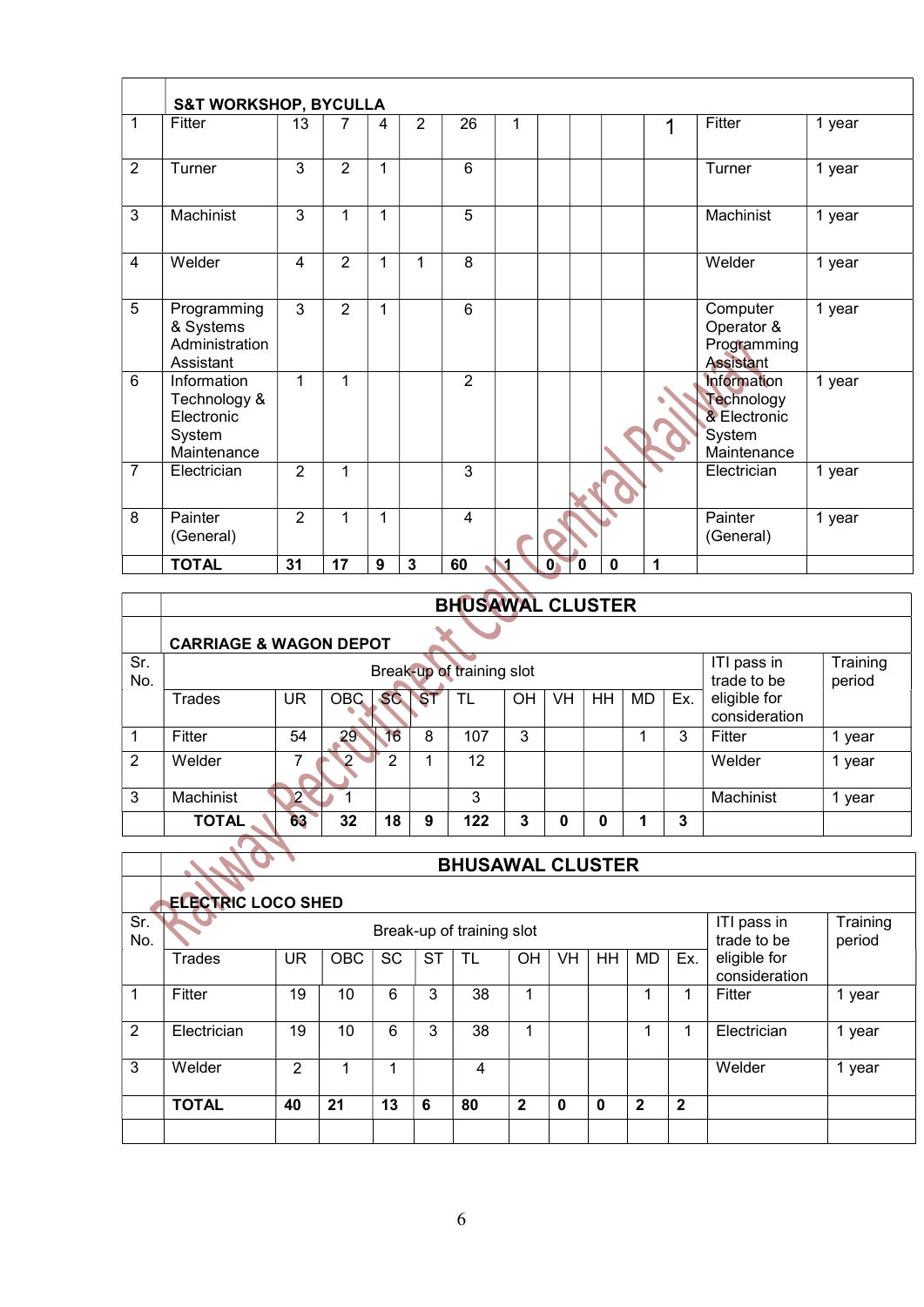|                  | <b>ELECTRIC LOCOMOTIVE WORKSHOP</b>                     |                         |                         |                         |                         |                           |                         |             |              |             |                         |                                                    |                    |
|------------------|---------------------------------------------------------|-------------------------|-------------------------|-------------------------|-------------------------|---------------------------|-------------------------|-------------|--------------|-------------|-------------------------|----------------------------------------------------|--------------------|
| $\mathbf{1}$     | Electrician                                             | 29                      | 15                      | 8                       | 4                       | 56                        | $\boldsymbol{2}$        |             |              |             | $\overline{2}$          | Electrician                                        | 1 year             |
|                  |                                                         |                         |                         |                         |                         |                           |                         |             |              |             |                         |                                                    |                    |
| $\overline{2}$   | Fitter                                                  | 27                      | 14                      | 8                       | $\overline{4}$          | 53                        | $\overline{2}$          |             |              |             | $\overline{2}$          | Fitter                                             | 1 year             |
| $\mathbf{3}$     | Welder (Gas<br>& Electric)                              | 4                       | $\overline{2}$          | 1                       |                         | $\overline{7}$            |                         |             |              |             |                         | Welder /<br>Welder (Gas &<br>Electric)             | 1 year             |
| $\overline{4}$   | Programming<br>& Systems<br>Administration<br>Assistant | $\overline{2}$          |                         |                         |                         | $\overline{2}$            |                         |             |              |             |                         | Computer<br>Operator &<br>Programming<br>Assistant | 1 year             |
|                  | <b>TOTAL</b>                                            | 62                      | 31                      | 17                      | 8                       | 118                       | $\overline{\mathbf{4}}$ | $\mathbf 0$ | $\mathbf 0$  | $\mathbf 0$ | $\overline{\mathbf{4}}$ |                                                    |                    |
|                  | <b>MANMAD WORKSHOP</b>                                  |                         |                         |                         |                         |                           |                         |             |              |             |                         |                                                    |                    |
| $\mathbf{1}$     | Fitter                                                  | 14                      | $\overline{7}$          | $\overline{\mathbf{4}}$ | 2                       | 27                        | 1                       |             |              |             | 1,                      | <b>Fitter</b>                                      | 1 year             |
| $\overline{2}$   | Turner                                                  | $\mathbf 2$             | 1                       |                         |                         | $\mathbf{3}$              |                         |             |              |             |                         | Turner                                             | 1 year             |
| $\mathbf{3}$     | Machinist                                               | 4                       | $\overline{\mathbf{2}}$ | 1                       |                         | $\overline{7}$            |                         |             |              |             |                         | Machinist                                          | 1 year             |
| 4                | Welder (Gas<br>& Electric)                              | $\overline{\mathbf{4}}$ | $\overline{2}$          | 1                       |                         | $\overline{7}$            |                         |             |              |             |                         | Welder /<br>Welder (Gas &<br>Electric)             | 1 year             |
| 5                | Mechanic<br>(Motor<br>vehicle)                          | 1                       |                         |                         |                         | 1                         |                         |             |              |             |                         | Mechanic<br>(Motor vehicle)                        | 1 year             |
| 6                | Mechanic<br><b>Diesel</b>                               | $\overline{\mathbf{2}}$ | 1                       | 1                       |                         | $\blacktriangleleft$      |                         |             |              |             |                         | Mechanic<br>(Diesel)                               | 1 year             |
| $\overline{7}$   | Painter<br>(General)                                    | 1                       | 1                       |                         |                         | $\overline{2}$            |                         |             |              |             |                         | Painter<br>(General)                               | 1 year             |
|                  | <b>TOTAL</b>                                            | 28                      | 14                      | $\overline{\mathbf{7}}$ | $\overline{\mathbf{2}}$ | $\overline{51}$           | 1                       | $\mathbf 0$ | $\mathbf 0$  | $\mathbf 0$ | $\mathbf 1$             |                                                    |                    |
|                  | <b>TMW NASIK ROAD</b>                                   |                         |                         |                         |                         |                           |                         |             |              |             |                         |                                                    |                    |
| 1.               | Fitter                                                  | 4                       | $\mathbf{3}$            |                         | 1                       | 9                         | 1                       |             |              |             |                         | Fitter                                             | 1 year             |
| $\overline{2}$   | Machinist                                               | $\overline{2}$          | 1                       | 1                       |                         | 4                         |                         |             |              |             |                         | Machinist                                          | 1 year             |
| $\overline{3}$ . | Welder                                                  | 4 <sup>1</sup>          | 1                       | $\mathbf{1}$            |                         | 6                         |                         |             |              |             |                         | Welder (Gas<br>& Electric)                         | 1 year             |
| 4.               | Electrician                                             | 11                      | $\overline{7}$          | $\overline{4}$          | $\overline{2}$          | 24                        |                         |             | $\mathbf{1}$ |             | 1                       | Electrician                                        | 1 year             |
| 5.               | Carpenter                                               | 1                       | 1                       |                         |                         | $\overline{2}$            |                         |             |              |             |                         | Carpenter                                          | 1 year             |
| 6.               | <b>Mechanic</b><br><b>Diesel</b>                        | 1                       | 1                       |                         |                         | $\overline{2}$            |                         |             |              |             |                         | Mechanic<br>(Diesel)                               | 1 year             |
|                  | <b>TOTAL</b>                                            | 23                      | 14                      | $\overline{7}$          | $\mathbf 3$             | $\overline{47}$           | 1                       | $\mathbf 0$ | 1            |             | 1                       |                                                    |                    |
|                  |                                                         |                         |                         |                         |                         |                           | <b>PUNE CLUSTER</b>     |             |              |             |                         |                                                    |                    |
|                  | <b>CARRIAGE &amp; WAGON DEPOT</b>                       |                         |                         |                         |                         |                           |                         |             |              |             |                         |                                                    |                    |
| Sr.<br>No.       |                                                         |                         |                         |                         |                         | Break-up of training slot |                         |             |              |             |                         | ITI pass in<br>trade to be                         | Training<br>period |
|                  | <b>Trades</b>                                           | <b>UR</b>               | OBC                     | <b>SC</b>               | <b>ST</b>               | <b>TL</b>                 | OH                      | VH          | HH           | MD          | Ex.                     | eligible for<br>consideration                      |                    |
| $\mathbf 1$      | Fitter                                                  | 10                      | $\overline{5}$          | $\overline{3}$          | $\overline{2}$          | 20                        | 1                       |             |              |             | 1                       | Fitter                                             | 1 year             |
| $\overline{2}$   | Machinist                                               | $\overline{2}$          | $\mathbf{1}$            |                         |                         | 3                         |                         |             |              |             |                         | Machinist                                          | 1 year             |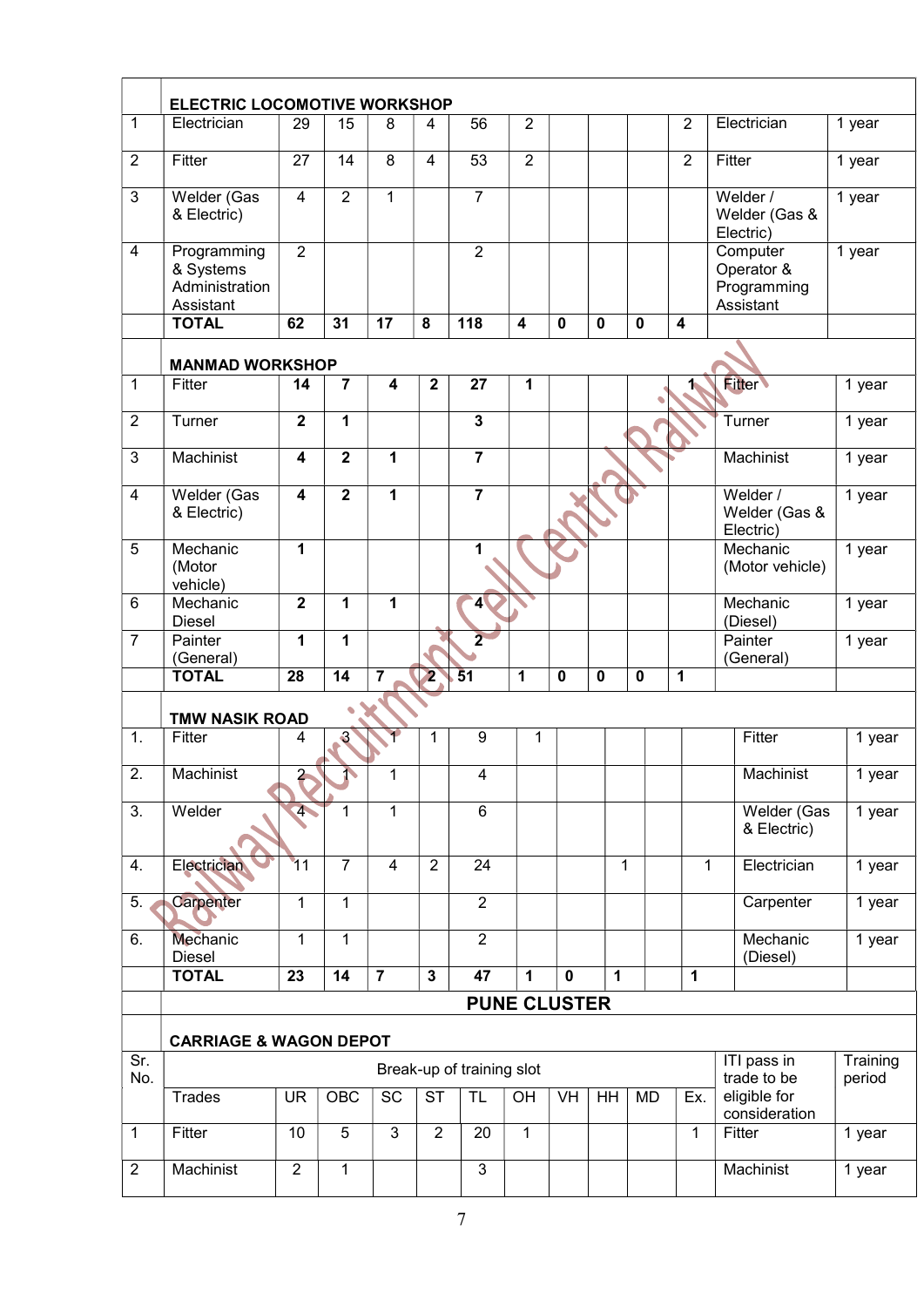| 3              | Welder                  | $\overline{2}$ | 1              |    |              | 3              |                |             |             |               |                | Welder               | 1 year |
|----------------|-------------------------|----------------|----------------|----|--------------|----------------|----------------|-------------|-------------|---------------|----------------|----------------------|--------|
| 4              | Painter                 | 1              | 1              |    |              | $\overline{2}$ |                |             |             |               |                | Painter              | 1 year |
| 5              | Carpenter               | $\overline{2}$ | 1              |    |              | 3              |                |             |             |               |                | Carpenter            | 1 year |
|                | <b>TOTAL</b>            | 17             | 9              | 3  | $\mathbf{2}$ | 31             | 1              | 0           | $\mathbf 0$ | 0             | 1              |                      |        |
|                | <b>DIESEL LOCO SHED</b> |                |                |    |              |                |                |             |             |               |                |                      |        |
| 1              | Mechanic<br>Diesel      | 28             | 15             | 8  | 4            | 55             | $\overline{2}$ |             |             |               | $\overline{2}$ | Mechanic<br>(Diesel) | 1 year |
| $\overline{2}$ | Electrician             | 28             | 15             | 8  | 4            | 55             | 2              |             |             |               | 2              | Electrician          | 1 year |
| 3              | Welder                  | $\overline{4}$ | $\overline{2}$ | 1  | ł            | 8              |                |             |             |               |                | Welder               | 1 year |
| $\overline{4}$ | Machinist               | $\mathbf{1}$   | 1              |    |              | $\overline{2}$ |                |             |             |               |                | Machinist            | 1 year |
| 5              | Painter                 | $\mathbf 1$    |                |    |              | 1              |                |             |             |               |                | Painter              | 1 year |
|                | <b>TOTAL</b>            | 62             | 33             | 17 | 9            | 121            | 4              | $\mathbf 0$ | $\mathbf 0$ | $0^{\bullet}$ | 4.             |                      |        |
|                |                         |                |                |    |              |                |                |             |             |               |                |                      |        |

|              |                                   |                 |                 |                |                | <b>NAGPUR CLUSTER</b>     |             |             |             |             |              |                               |                    |
|--------------|-----------------------------------|-----------------|-----------------|----------------|----------------|---------------------------|-------------|-------------|-------------|-------------|--------------|-------------------------------|--------------------|
|              | <b>ELECTRIC LOCO SHED, AJNI</b>   |                 |                 |                |                |                           |             |             |             |             |              |                               |                    |
| Sr.<br>No.   |                                   |                 |                 |                |                | Break-up of training slot |             |             |             |             |              | ITI pass in<br>trade to be    | Training<br>period |
|              | <b>Trades</b>                     | <b>UR</b>       | <b>OBC</b>      | SC             | <b>ST</b>      | ΤL                        | OH          | VH          | <b>HH</b>   | <b>MD</b>   | Ex.          | eligible for<br>consideration |                    |
| $\mathbf{1}$ | Electrician                       | 17              | 9               | 5              | $\overline{2}$ | 33 <sub>z</sub>           |             | 0           | $\mathbf 0$ |             | 1            | Electrician                   | 1 year             |
| 2            | <b>Electronics</b><br>Mechanic    | 8               | 4               | $\overline{2}$ |                | 15                        |             |             |             |             |              | Electronics<br>Mechanic       | 1 year             |
|              | <b>TOTAL</b>                      | 25              | 13              | $\overline{7}$ | 3 <sup>2</sup> | 48                        | $\mathbf 0$ | $\mathbf 0$ | $\mathbf 0$ | 0           | 1            |                               |                    |
|              | <b>CARRIAGE &amp; WAGON DEPOT</b> |                 |                 |                |                |                           |             |             |             |             |              |                               |                    |
| $\mathbf 1$  | Fitter                            | 29              | 15 <sup>°</sup> | $9 -$          | $\overline{4}$ | 57                        | 1           | $\mathbf 0$ |             | $\mathbf 0$ | 2            | Fitter                        | 1 year             |
| 3            | Welder                            | $\overline{4}$  |                 |                | $\Omega$       | 7                         |             |             |             |             |              | Welder                        | 1 year             |
|              | <b>TOTAL</b>                      | 34 <sub>1</sub> | 17              | 10             | 4              | 66                        | 1           | $\bf{0}$    | 1           | $\bf{0}$    | $\mathbf{2}$ |                               |                    |
|              |                                   |                 |                 |                |                |                           |             |             |             |             |              |                               |                    |

|            |                                   |                |                |           |    | <b>SOLAPUR CLUSTER</b>    |                |    |    |    |              |                               |                    |
|------------|-----------------------------------|----------------|----------------|-----------|----|---------------------------|----------------|----|----|----|--------------|-------------------------------|--------------------|
|            | <b>CARRIAGE &amp; WAGON DEPOT</b> |                |                |           |    |                           |                |    |    |    |              |                               |                    |
| Sr.<br>No. |                                   |                |                |           |    | Break-up of training slot |                |    |    |    |              | ITI pass in<br>trade to be    | Training<br>period |
|            | <b>Trades</b>                     | UR.            | <b>OBC</b>     | <b>SC</b> | SТ | TL                        | <b>OH</b>      | VH | HH | MD | Ex.          | eligible for<br>consideration |                    |
| 1          | Fitter                            | 20             | 11             | 6         | 3  | 40                        | $\overline{2}$ |    |    |    | 2            | Fitter                        | 1 year             |
| 2          | Carpenter                         | 2              |                |           |    | $\overline{2}$            |                |    |    |    |              | Carpenter                     | 1 year             |
| 3          | Machinist                         | $\overline{2}$ | $\overline{2}$ |           |    | $\overline{4}$            |                |    |    |    |              | Machinist                     | 1 year             |
| 4          | Welder                            | 4              | 1              |           |    | $\overline{7}$            |                |    |    |    |              | Welder                        | 1 year             |
| 5          | Painter                           | $\overline{2}$ | 1              |           |    | 3                         |                |    |    |    |              | Painter                       | 1 year             |
| 6          | Mechanic<br>Diesel                | 1              | 1              |           |    | $\overline{2}$            |                |    |    |    |              | Mechanic<br>(Diesel)          | 1 year             |
|            | <b>TOTAL</b>                      | 31             | 16             | 7         | 4  | 58                        | $\mathbf{2}$   | 0  | 0  | 0  | $\mathbf{2}$ |                               |                    |